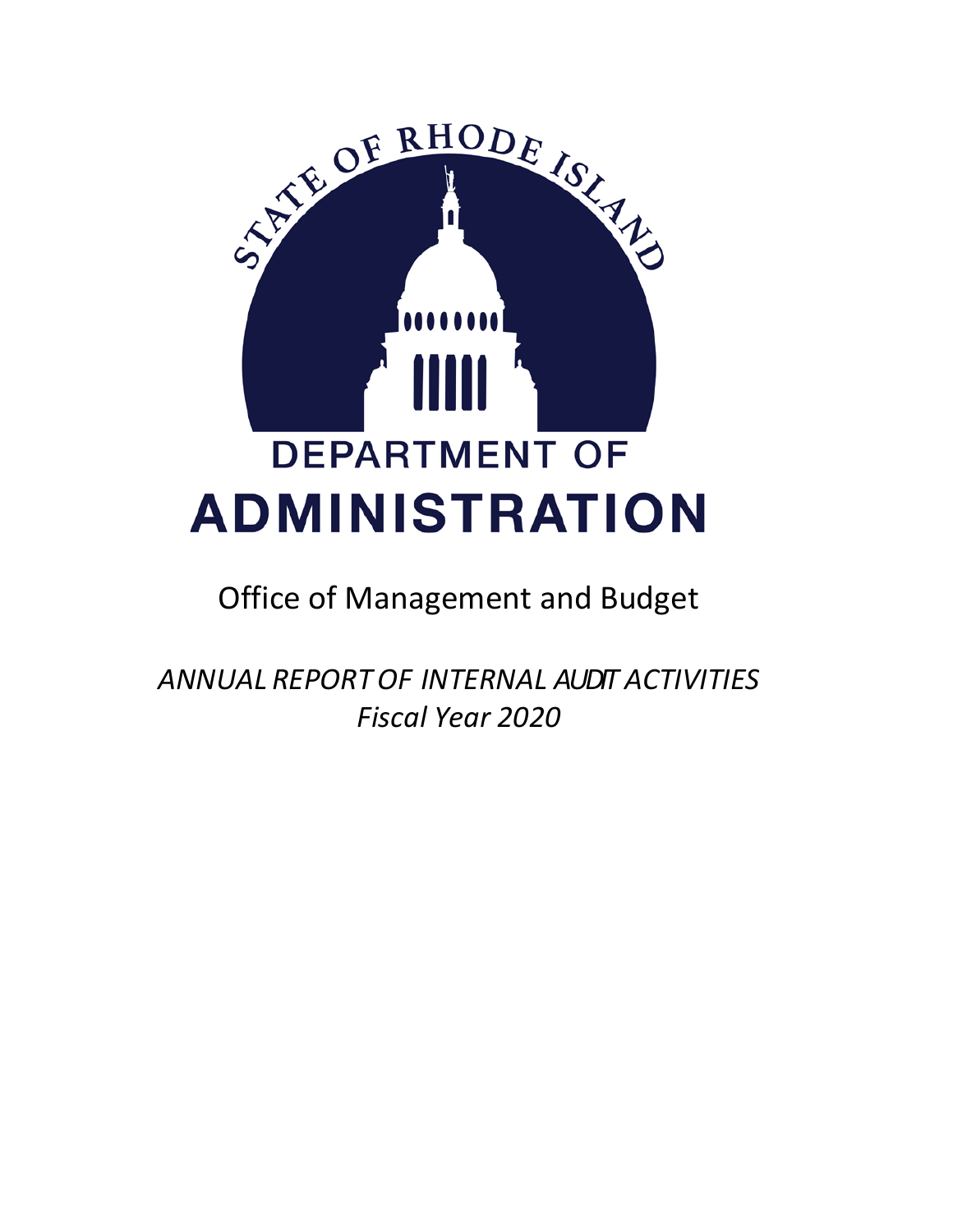# <span id="page-1-0"></span>*Message from the Chief…*

On behalf of the Office of Internal Audit (OIA), I am pleased to present the Fiscal Year 2020 Annual Report of Internal Audit Activities. The purpose of this annual report is to demonstrate that the State internal audit function is operating as intended, to obtain approval of the FY 2021 Annual Audit Plan, and to establish our accountability to the Internal Audit Advisory Group. The OIA mission is to enhance and protect organizational value by providing risk-based and objective assurance, advice, and insight. We strive to improve operations and help ensure state agencies operate with efficiency and integrity by making recommendations for corrective action, generally as part of audit or review reports. Our authorizing statute requires audit reports be posted publicly. These reports can be found on our website at [http://omb.ri.gov/internal-audit/.](http://omb.ri.gov/internal-audit/)

The OIA adheres to the standards promulgated by United States Government Accountability Office (GAO), American Institute of Public Accountants Generally Accepted Government Auditing Standards (GAGAS) and the Institute of Internal Auditor's (IIA) standards and code of ethics. OIA expects each member of the office to demonstrate high standards of conduct and ethics as well as appropriate judgment and discretion.

#### **Agility is Key**

The COVID-19 pandemic has altered the inner workings of how state government plans and delivers services to the citizens of our state and the work performed by the OIA. The State's response to the pandemic, in conjunction with the loss of revenue and receipt of federal stimulus funding, has brought about structural changes to how strategic initiatives are vetted, funded, recorded and budgeted. These changes indicate opportunities for exciting strategic developments for the State; however, they also expose our organization to a significant amount of operational, financial, reputational, and third-party risks. The OIA has and will continue to assist with the risks requiring immediate attention as a result of the pandemic, but also, look at emerging and evolving risks that will impact the organization's future state.

The role of the Office of Internal Audit (OIA) is to work proactively with management to navigate these risks and provide assurance that existing governance, risk management, and control processes are in place and optimized for effective and efficient risk mitigation. This report highlights the outcomes of key activities performed by Internal Audit during Fiscal Year 2020 to help management identify and address significant risks facing the Executive Branch of government. Additionally, this report will provide statistical details about our unit's performance metrics and utilization of resources.

During fiscal year 2020 and continuing into fiscal year 2021 the OIA is resourcing the Pandemic Recovery Office Compliance team. The Fiscal Year 2021 Audit Plan reflects the use of audit resources towards the Pandemic Recovery Office subrecipient and compliance audits. We believe that the continued presence of our auditors may help reduce the risk of misspending by subrecipients and help increase the efficiency and effectiveness of processes.

During Fiscal Year 2020, the OIA completed 11 audits and made 82 recommendations to improve operations or to strengthen internal controls. We have also responded to departments' and agencies' requests providing examples of best practices and opinions regarding controls over processes and other management advisory services.

#### **Looking Ahead**

The Fiscal Year 2021 Audit Plan reflects the use of audit resources towards the Pandemic Recovery Office compliance and subrecipient audits. We believe that the continued presence of our auditors may translate to a decrease of special requests from senior management, reduce the risk of misspending by subrecipients and provide more audit coverage.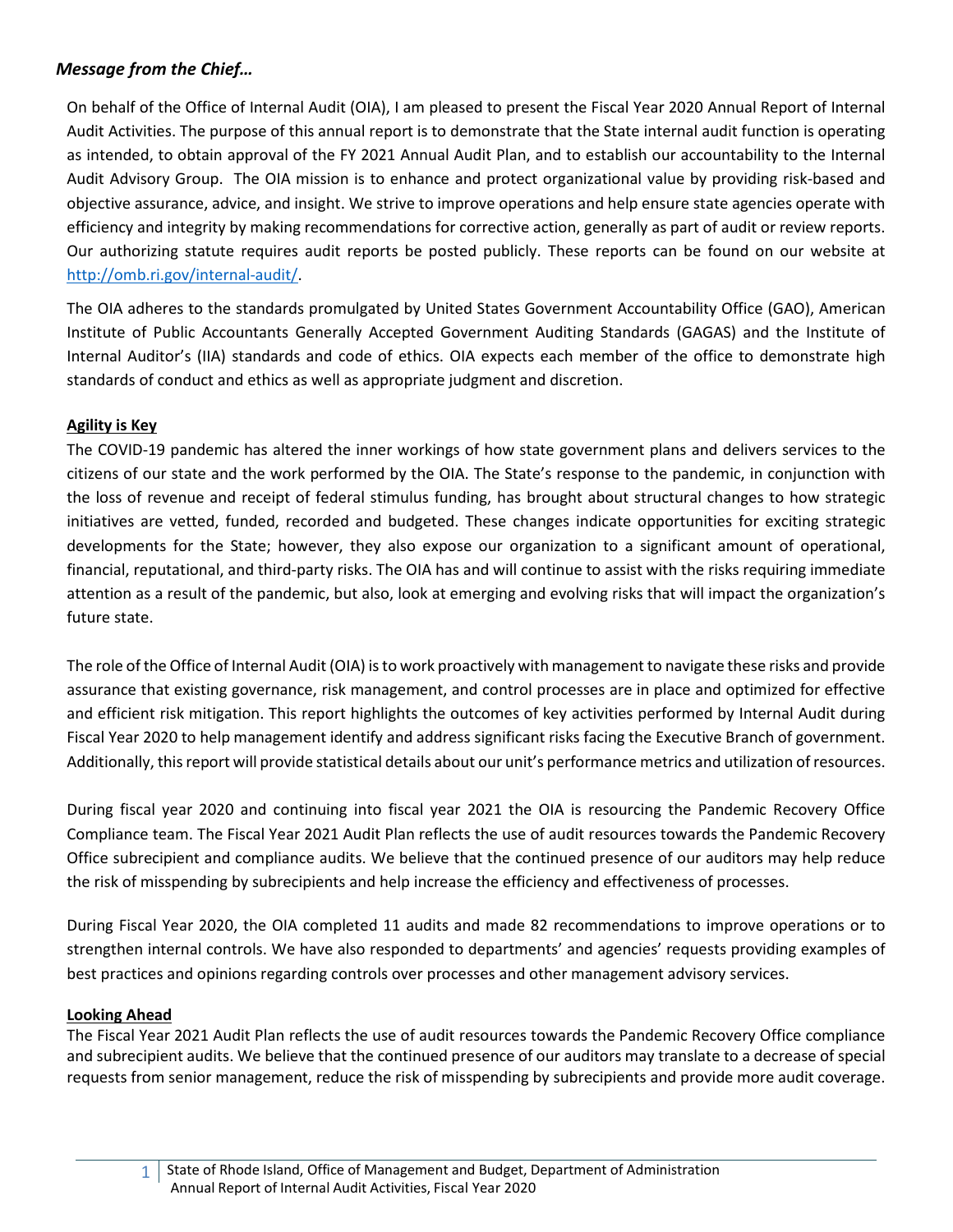Additionally, OIA is responsible for enterprise-wide fraud, waste, and abuse oversight, especially within the Department of Human Services and Executive Office of Health and Human Services. Fraud unit resources were deployed to assist the Department of Health with contact tracing during the pandemic response and this work will continue into fiscal year 2021. Further, this unit continues to perform benefit fraud investigatory work with insight into the increased risks posed as a result of the pandemic.

I would like to thank the Department of Administration Director and Office of Management and Budget Director for their continued support. I would also like to thank the internal audit staff for all their hard work, commitment to our profession and continued dedication to the citizens of our State.

Respectfully,

Dorothy Z. Pascale

Dorothy Z. Pascale, CPA, CFF Chief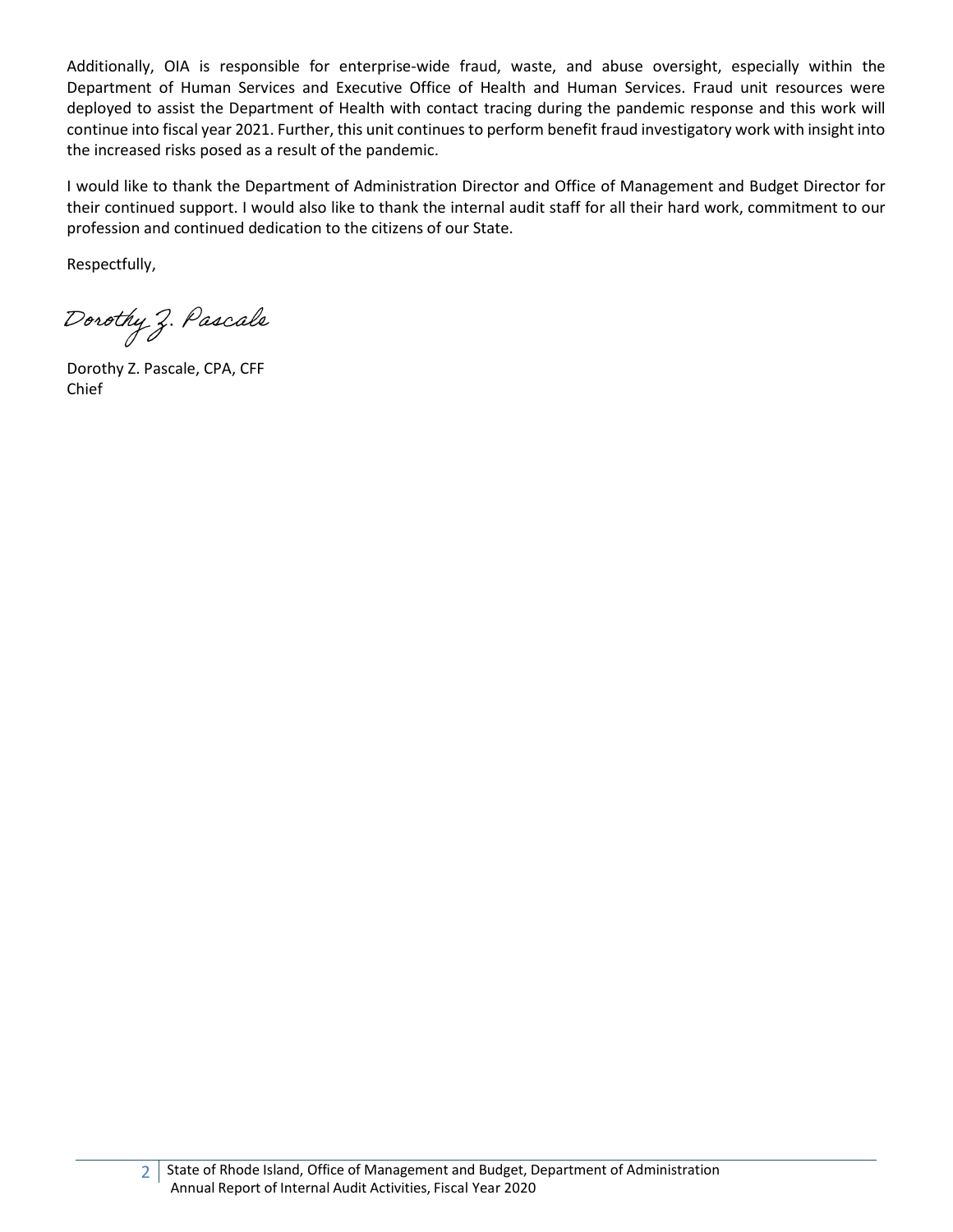# Annual Report of Internal Audit Activities **FY 2020**

# **Contents**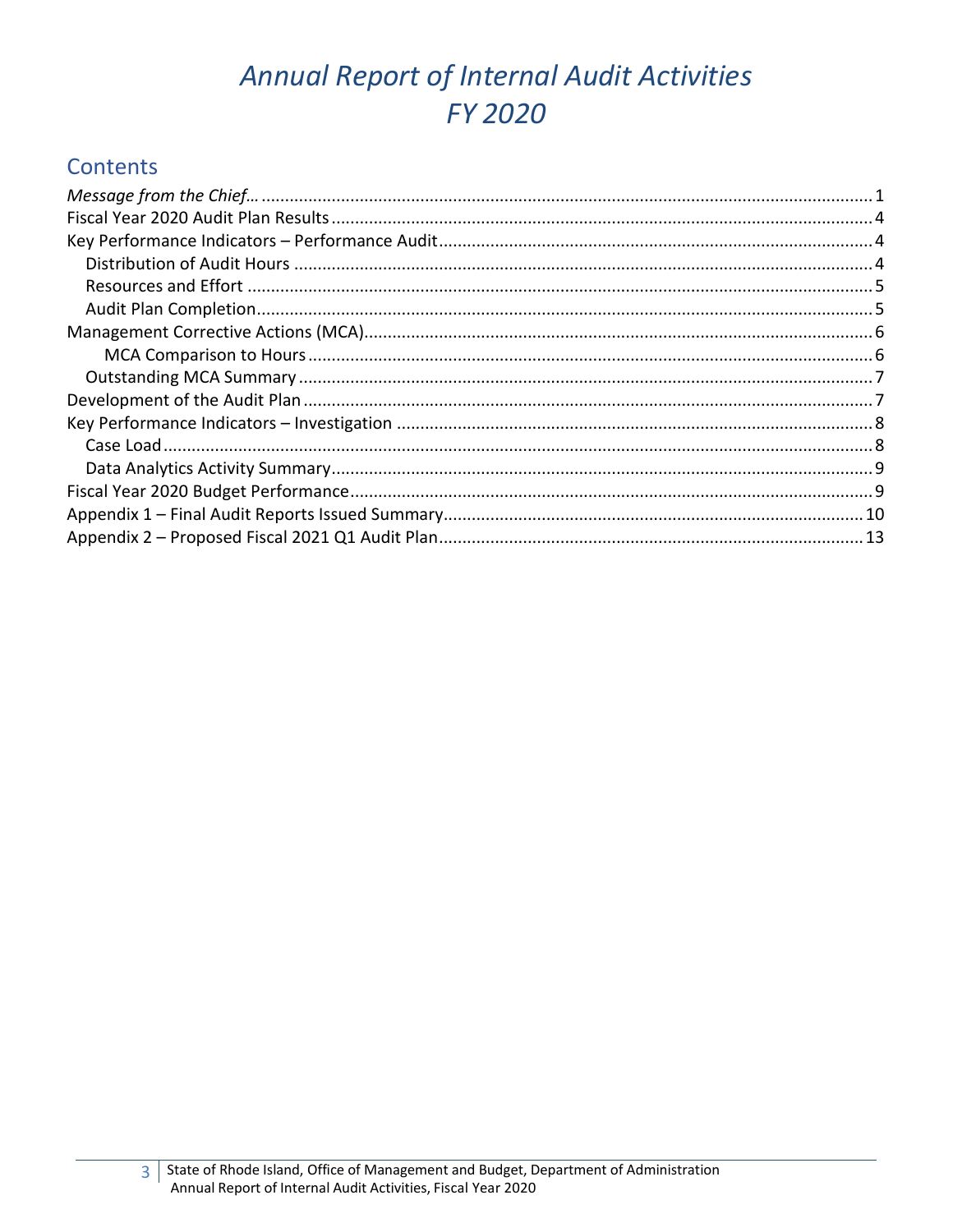# <span id="page-4-0"></span>**Fiscal Year 2020 Audit Plan Results**

Our FY 2020 planned audits were an ambitious mix of quasi audits, financial control, operational, and compliance audits with a continued emphasis towards examining higher risk programs or agencies where we have not had a presence. A complete list of performance and vendor audits performed during the fiscal year can be found at Appendix 1.

The decrease in available resources due to leave, coupled with technology issues agencies suffered as a result of immediate remote work, impacted our ability to complete or start audits as planned. Therefore, performance metrics associated with audit plan results differ from previous years. We completed 11 performance audits during the fiscal year; 2 from the FY 20 plan, 3 carryovers from FY 19, 5 quasi-public agency audits, and 1 audit requested by management. Further, 1 audit from the FY 20 plan is currently issued for management comment; there are 9 management corrective actions included within the report.

In addition to the audits noted above, we assisted the following divisions with management advisory services:

- Grants Management Office research of funding opportunities available to agencies
- Pandemic Recovery Office established and resourced the compliance team
- Department of Environmental Management-Master Price Agreement Vendor Investigation
- Department of Environmental Management- Financial Management Assistance
- Department of Children, Youth, and Families- TIGER Team
- Department of Human Services- Veterans Home- Staffing Analysis
- Attorney General Settlement Fund Balance

The Investigation unit is fully staffed and integrated with the Data Analytics unit. As a result, targets and leads are more quickly generated and vetted. The unit now has a path to process fraud cases criminally via the State Police White Collar Crime Unit and the Attorney General Office. To date we have received eighteen dispositions from an arrest totaling \$99,151.64. There are 84 pending criminal cases totaling \$566,889.72; 10 of these cases have been referred to the Judiciary Diversion Program totaling \$32,052. Additionally, the Data Analytics and Fraud teams assisted the Department of Health Contact Tracing unit to find those individuals who provided inaccurate location information.

# <span id="page-4-1"></span>**Key Performance Indicators – Performance Audit**

# <span id="page-4-2"></span>**Distribution of Audit Hours**

The performance audit unit target goal is 70-75% of total hours for Audit, Investigations, and Advisory Services. FY 2020 total for these three categories is 78% of total hours. This percentage includes the Pandemic Recovery Office Compliance Unit which accounted for 2,514 hours or 17% of total audit hours. The chart below illustrates the distribution of staff hours. For purposes of this chart the Chief and Deputy Chiefs' time has not been considered.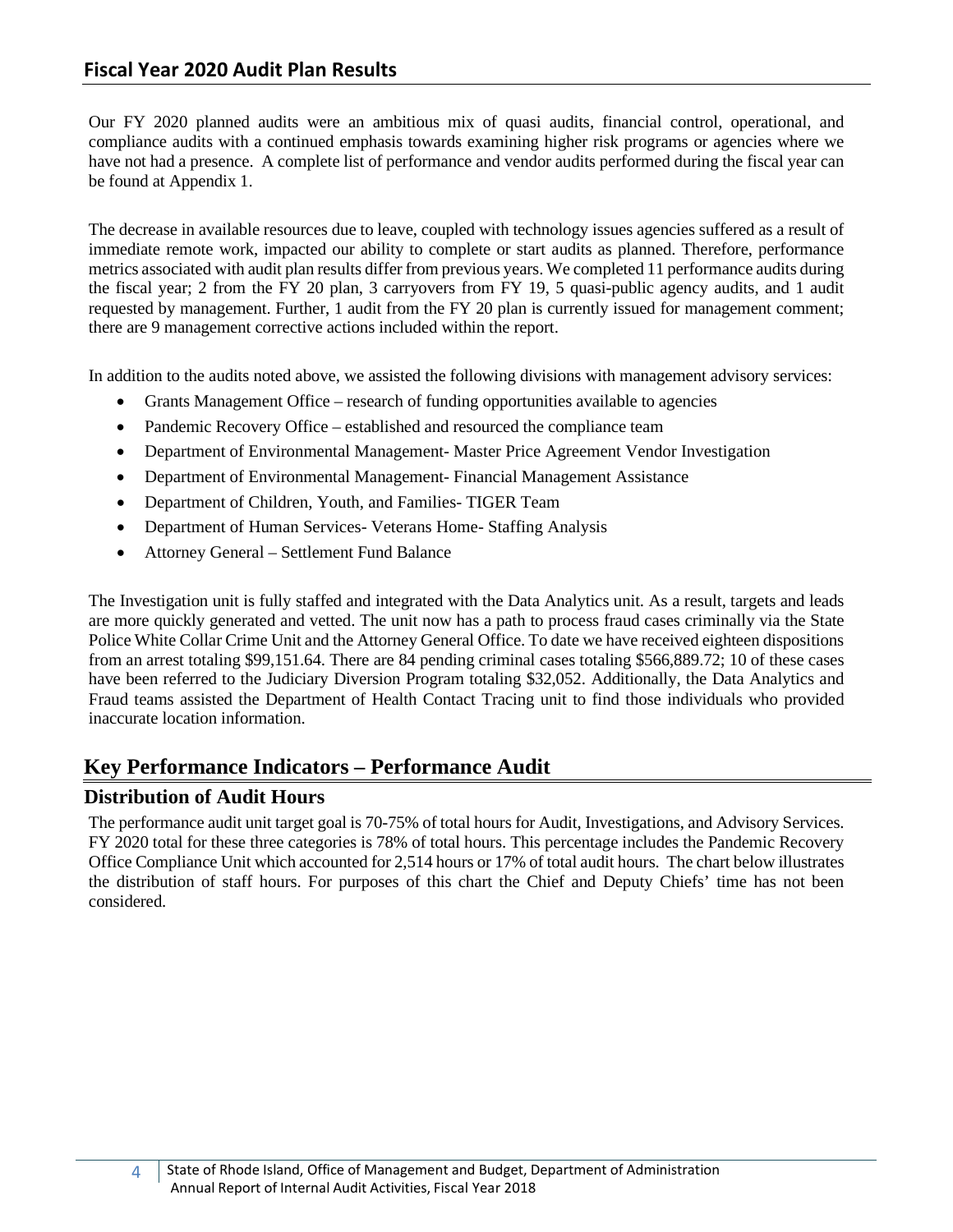

# <span id="page-5-0"></span>**Resources and Effort**

The OIA has a breadth of responsibilities with its organization. During the last half of fiscal year 2020 and continuing into fiscal year 2021, Grants Management activities were administratively reporting to the Chief as part of the Pandemic Response Office compliance activities. To assist management and be agile in our work, some staff were redeployed to projects associated with the CARES Act funding received. Starting the last week of March, OIA dedicated 4,377.5 hours (14.5%) of the 30,358 annual available audit hours. These hours are permitted to be reimbursed by coronora-virus relief funds if available.

The chart below details the COVID hours by task.



# <span id="page-5-1"></span>**Audit Plan Completion**

The increased reputational, fraud and financial risks associated with the COVID-19 pandemic response and related federal stimulus continues to affect the enterprise wide assessment of control risks and the resulting audit plan. During Fiscal Year 20 audit plan completion was 62%; the established benchmark for audit plan completion (75%) was not met. This is a direct result of staff working as part of the Pandemic Response Office Compliance team, agency staff not available due to remote work, and long-term leave of two staff members.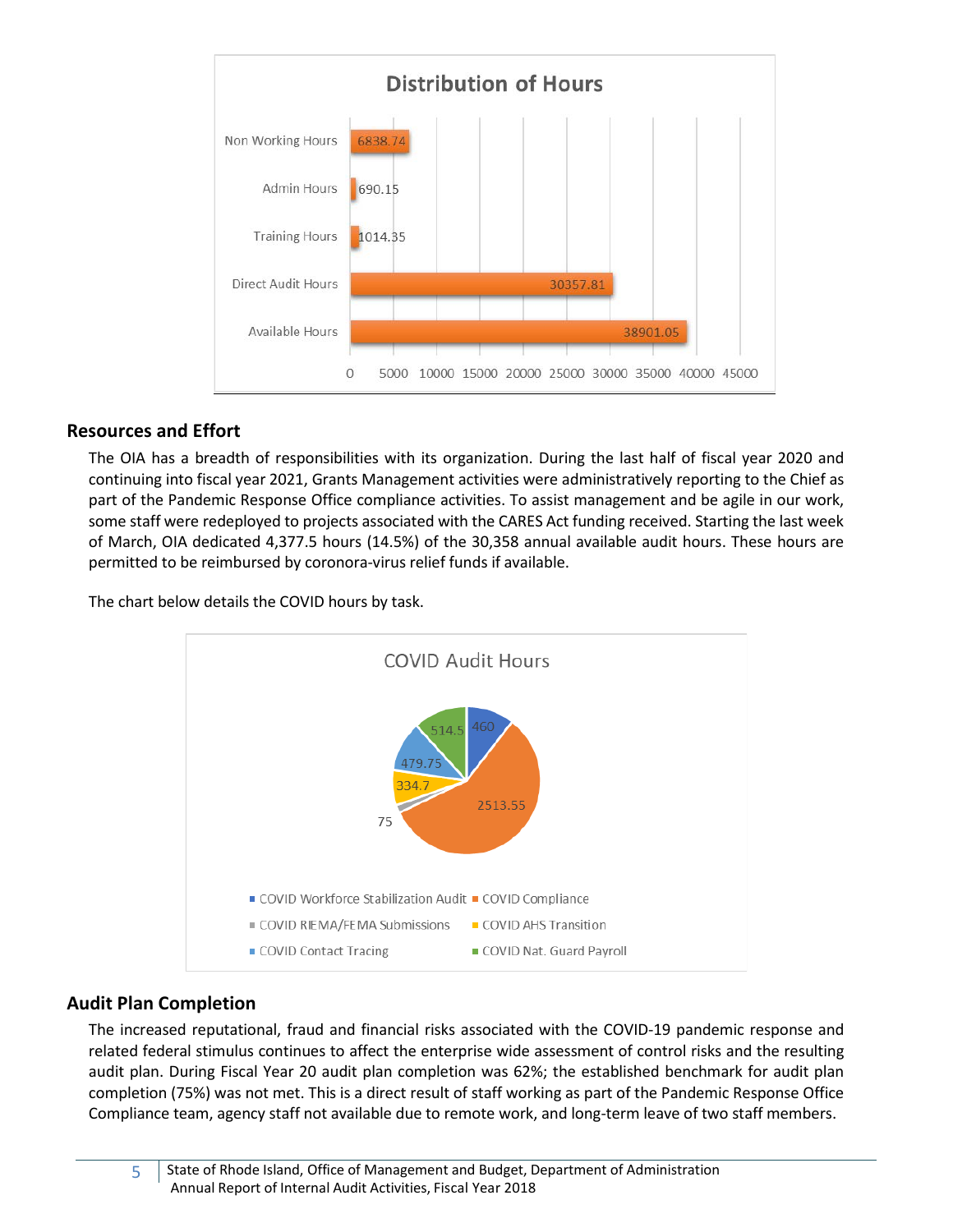

# <span id="page-6-0"></span>**Management Corrective Actions (MCA)**

#### <span id="page-6-1"></span>**MCA Comparison to Hours**

Our FY 20 audit program work 11 public audit reports resulting in 82 MCAs. Comparison of MCAs and Hours for the public audit reports are summarized in the below chart.

| <b>Functional Area</b> | # of MCA | <b>Total Hours</b> | MCA % | Hours $\%$ |
|------------------------|----------|--------------------|-------|------------|
| Auxiliary/Bus Dev      | 47       | 904.75             | 57%   | 42%        |
| Financial              | 16       | 384.75             | 20%   | 18%        |
| Management             |          |                    |       |            |
| Compliance             |          | 746.75             | 6%    | 35%        |
| Quasi Audit            | 14       | 11.5               | 7%    | 5%         |

Of the 82 MCAs issue (46%) were implemented prior to the release of this report. The remaining 44 are classified as follows:

- $\triangleright$  Elevated Risk: 14
- $\triangleright$  Intermediate Risk: 30
- $\triangleright$  Minimal Risk: 0

In addition to the 11 public reports issued, three additional auxiliary/business development audits were substantially complete as of fiscal year end. The fieldwork for the following audits concluded prior to the start of fiscal year 2021 and accounted for 4,796 direct audit hours:

- Department of Corrections- Sentence Reduction Credits
- Department of Transportation- National Highway Traffic Safety Administration's (NHTSA) Minimum Penalties for Repeat Offenders while Intoxicated project grant
- Department of Human Resources- Payroll Audit.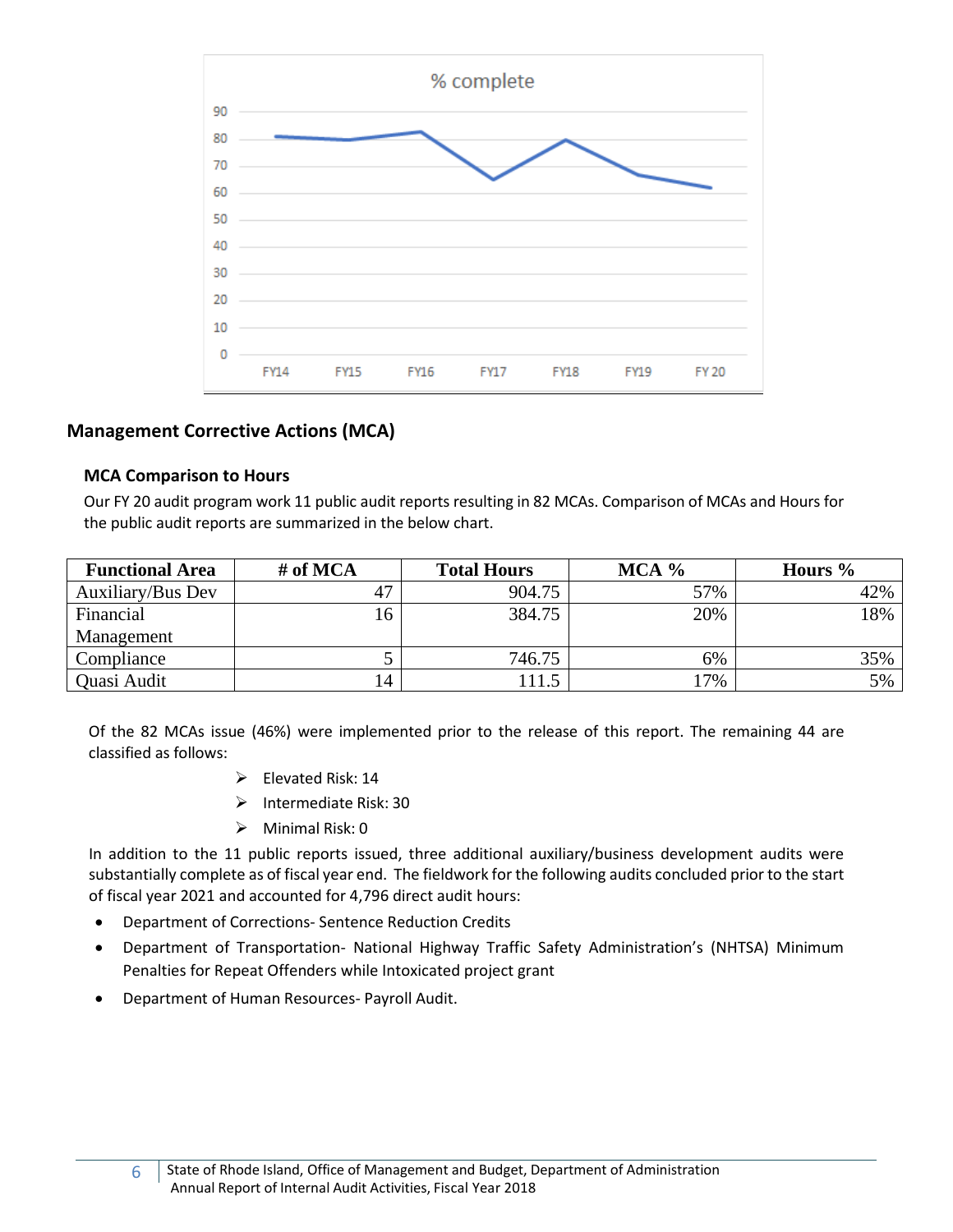# <span id="page-7-0"></span>**Outstanding MCA Summary**

MCAs are classified initially as open and are only moved to closed status after validation by auditors that the agreed upon corrective actions have been completed by management, the associated risk has been adequately mitigated and sustainable improvement has been achieved; or management has documented the acceptance of risk and it was approved by the Audit Advisory Group. As of fiscal 2020 close, no elevated risks were accepted by management. The number of outstanding MCA reflected as of year-end is heavily impacted by the pandemic as remote work impeded our ability to follow up with agency contacts.

| <b>Outstanding MCA</b>   |    |
|--------------------------|----|
| Fiscal 19 Balance        | 66 |
| Fiscal 20 Issued         | 82 |
| Fiscal 20 Closed         | 70 |
| <b>Fiscal 20 Balance</b> | 79 |

As noted above, 78 recommendations for improvement remain unresolved. The status of the outstanding corrective actions is shown in the chart below.

| <b>Outstanding Management Corrective Action</b> |             |   |            |   |                |            |   |              |             |   |    |                       |                |
|-------------------------------------------------|-------------|---|------------|---|----------------|------------|---|--------------|-------------|---|----|-----------------------|----------------|
| Time Period Outstanding                         | Not Due     |   | 0-3 Months |   |                | 3-6 Months |   |              | 6-12 Months |   |    | Grand<br><b>Total</b> |                |
| <b>Risk Levell</b>                              | L           | M | н          |   | м              | н          |   | M            | н           |   | M  | н                     |                |
| Project                                         |             |   |            |   |                |            |   |              |             |   |    |                       |                |
| BHDDH-DD                                        |             | 4 | 1          |   | $\overline{2}$ |            |   |              |             |   |    |                       | 8              |
| DHS- Child Support                              |             |   |            |   |                | 4          |   |              |             |   |    |                       | 4              |
| CCRI- Internal Payroll                          |             |   |            |   |                |            |   |              |             |   | 4  | $\mathbf{1}$          | 5              |
| RIC-Internal Payroll                            |             | 1 |            |   |                |            |   |              |             |   | 4  | 5.                    | 10             |
| URI-Internal Payroll                            |             |   |            |   |                |            |   |              |             |   |    |                       | $\overline{2}$ |
| BHDDH-RICLAS                                    |             |   |            |   |                |            |   |              |             |   | 4  | $\mathbf{1}$          | 5              |
| Education-METSchool                             |             | 1 |            |   | 7              |            |   |              |             |   |    |                       | 8              |
| DOH- Customer Service                           |             |   |            |   | 6              |            |   | 5            |             |   |    |                       | 11             |
| Quasi-SBLF                                      |             |   |            |   |                |            |   |              |             |   |    |                       |                |
| Quasi-RIIFC                                     |             |   |            |   |                |            |   |              |             |   |    |                       |                |
| DLT-WRS                                         |             |   |            |   |                |            |   | 8            | 14          |   |    |                       | 22             |
| MPA-372                                         |             |   |            |   |                |            |   | $\mathbf{1}$ |             |   |    |                       |                |
|                                                 |             |   |            |   |                |            |   |              |             |   |    |                       | $\mathbf 0$    |
| <b>Grand Total</b>                              | $\mathbf 0$ | 7 |            | n | 15             | 4          | ٥ | 14           | 14          | 0 | 15 | 8                     | 78             |

# <span id="page-7-1"></span>**Development of the Audit Plan**

The audit plan is typically designed through a high-level risk assessment to provide coverage of key risks and allow for an independent review of specific business processes given the existing staff. Key factors that are considered when assessing risk and developing the audit plan include:

- The Financial Integrity & Accountability Survey
- Time since last audit engagement
- Auditor General notable findings
- Budget Analysis
- Management survey assessing strategic, operational, financial, compliance, reputational, and health & safety risks across state agencies

In addition to project selected based on risk assessment results, audit hours are dedicated to follow-up reviews, carryforward projects, management advisory services, and training. Given the current state of affairs, the performance unit will present its audit plan quarterly. Appendix 2 provides details on the fiscal year 2021 quarter 1 audit plan.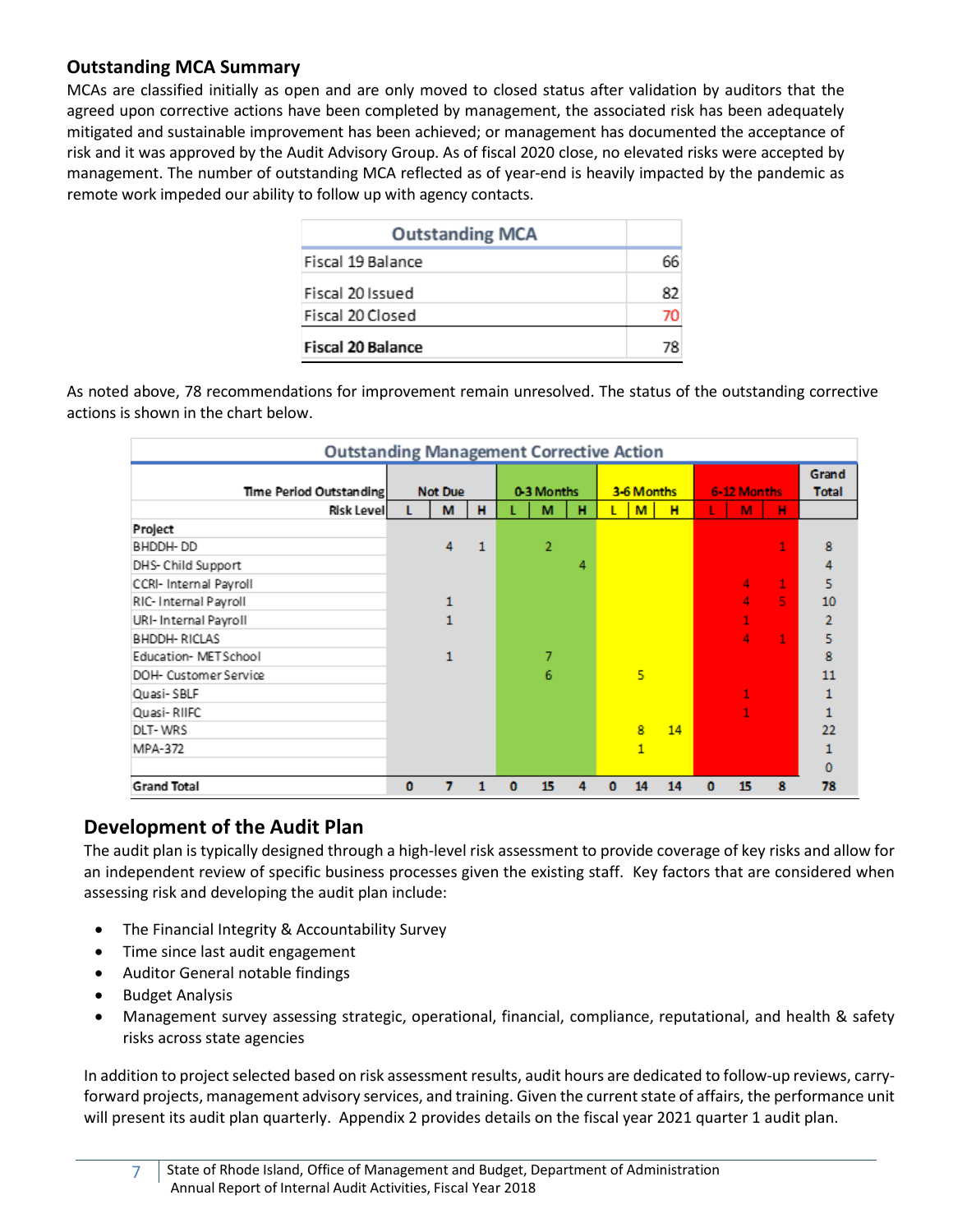# <span id="page-8-1"></span><span id="page-8-0"></span>**Case Load Inventory to Staff Ratios**

- $\triangleright$  Identified: 666 : 1
- $\triangleright$  Assigned: 100 : 1

The chart below summarizes the current case load information.

|                                 |          | Identified     |                | Assigned |              |                |  |
|---------------------------------|----------|----------------|----------------|----------|--------------|----------------|--|
| Description                     | # Cases  | Gross \$       | State Share \$ | # Cases  | Gross $$$    | State Share \$ |  |
| Leads Generated from Data       |          |                |                |          |              |                |  |
| Analytics                       | 3,068    | \$2,966,352.00 | \$1,516,723.20 | 184      | \$204,487.12 | \$71,570.49    |  |
| Fraud Hot Line Tips             | 167      | \$87,512.40    | \$30,629.34    | 167      | \$87,512.40  | \$30,629.34    |  |
| Referred from Field Offices     | 832I     | <b>TBD</b>     | TBD            |          | 318 TBD      | TBD            |  |
| Transferred at Reorganization   |          | 572 TBD        | TBD            | 6        | \$9,976.26   | \$3,491.69     |  |
| Referred from Other Agencies    | 23       | \$19,243.09    | \$6,735.08     | 23       | \$19,243.09  | \$6,735.08     |  |
|                                 |          |                |                |          |              |                |  |
| Totals                          | 4,662.00 | \$3,073,107.49 | \$1,554,087.62 | 698      | \$321,218.87 | \$112,426.60   |  |
| TBD - Amounts are not yet known |          |                |                |          |              |                |  |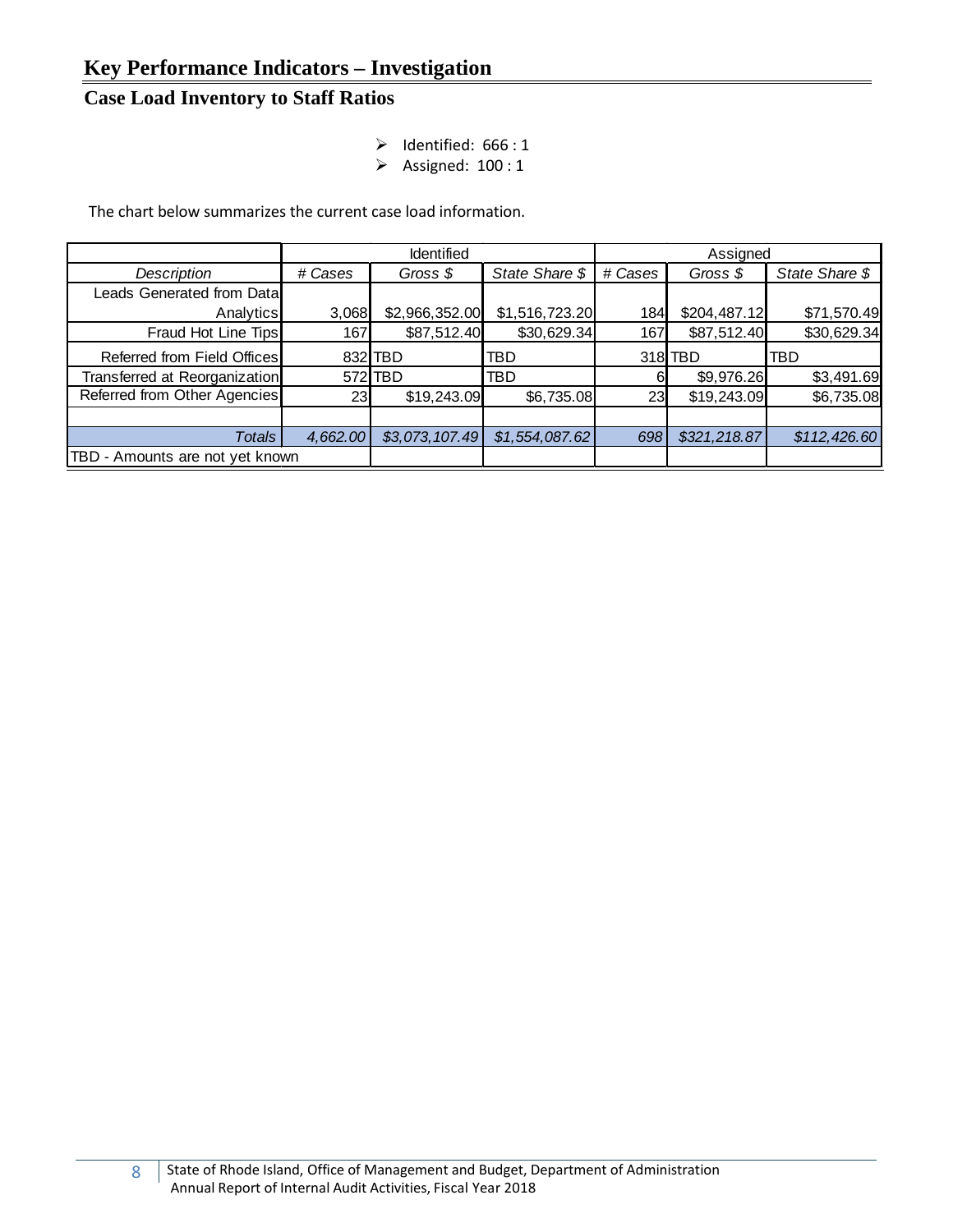# <span id="page-9-0"></span>**Data Analytics Activity Summary**

The following is an example of current activities. These cases have not been fully vetted and are not currently in the queue for the Fraud Unit.

| Suspected Fraud, Waste or Abuse |                                        |      |                                                                                                |  |  |  |  |  |
|---------------------------------|----------------------------------------|------|------------------------------------------------------------------------------------------------|--|--|--|--|--|
| <b>Dataset</b>                  | <b>Suspected Cases High Risk Cases</b> |      | <b>High Risk Description</b>                                                                   |  |  |  |  |  |
| Incarceration                   | 437                                    |      | 27 Spending while incarcerated                                                                 |  |  |  |  |  |
|                                 |                                        |      | Identity Theft (Spending while                                                                 |  |  |  |  |  |
| Deceased                        | 523                                    |      | 25 deceased)                                                                                   |  |  |  |  |  |
|                                 |                                        |      | Person with 6 or more EBT card                                                                 |  |  |  |  |  |
| <b>EBT Card Issues</b>          | 1135                                   |      | 270 replacements                                                                               |  |  |  |  |  |
| Out of State Transactions       | 529                                    |      | 529 No RI purchases in prior 3 months                                                          |  |  |  |  |  |
| Workers Comp                    | 110                                    |      | Not reporting Workers Compensation<br>income on application for injury date<br>14 2018 or 2019 |  |  |  |  |  |
| <b>PARIS</b>                    | 521                                    |      | Spending on multiple cards (RI and<br>427 non-RI cards)                                        |  |  |  |  |  |
| <b>Suspicious Transactions</b>  | 197                                    |      | Person with 10 or more total<br>43 transactions in one store                                   |  |  |  |  |  |
| Underreported Income            | 620                                    |      | 330 snap wages exceeds 175% FPL                                                                |  |  |  |  |  |
| Childcare                       | 20                                     |      | 20 Recipient wages exceeds 175% FPL                                                            |  |  |  |  |  |
| <b>Totals</b>                   | 4092                                   | 1685 |                                                                                                |  |  |  |  |  |

# <span id="page-9-1"></span>**Fiscal Year 2020 Budget Performance**

Our annual budget continued to reflect our ability to recover funds from DHS and DOT for costs associated with audits and fraud investigations as allowed by the statute. Additionally, 4,377 hours were assigned to COVID related duties and were funded with Coronavirus Relief Funds as opposed to general revenue. We once again used consultants from the master price agreement who provided staff augmentation to complete the mandated quasi audits as is allowed by statute. The following amounts were billed to the agency for reimbursement for services rendered and be recorded as a receivable.

# **Costs and related Recoveries associated with DHS Fraud and DOT Audits**

The billed but not recovered portion of the chart represents the third and fourth quarters billings for DOT and the fourth quarter billing for DHS. Both of these entries were recorded subsequent to the release of this report and represent approximately 25% of the annual OIA fully loaded salary and wage expenses.

| Agency     | <b>Billed out</b> | Recovered      |
|------------|-------------------|----------------|
| DOT        | \$594,775.71      | \$594,775.51   |
| <b>DHS</b> | \$425,331.64      | \$425,331.64   |
| Total      | \$1,020,107.35    | \$1,020,107.35 |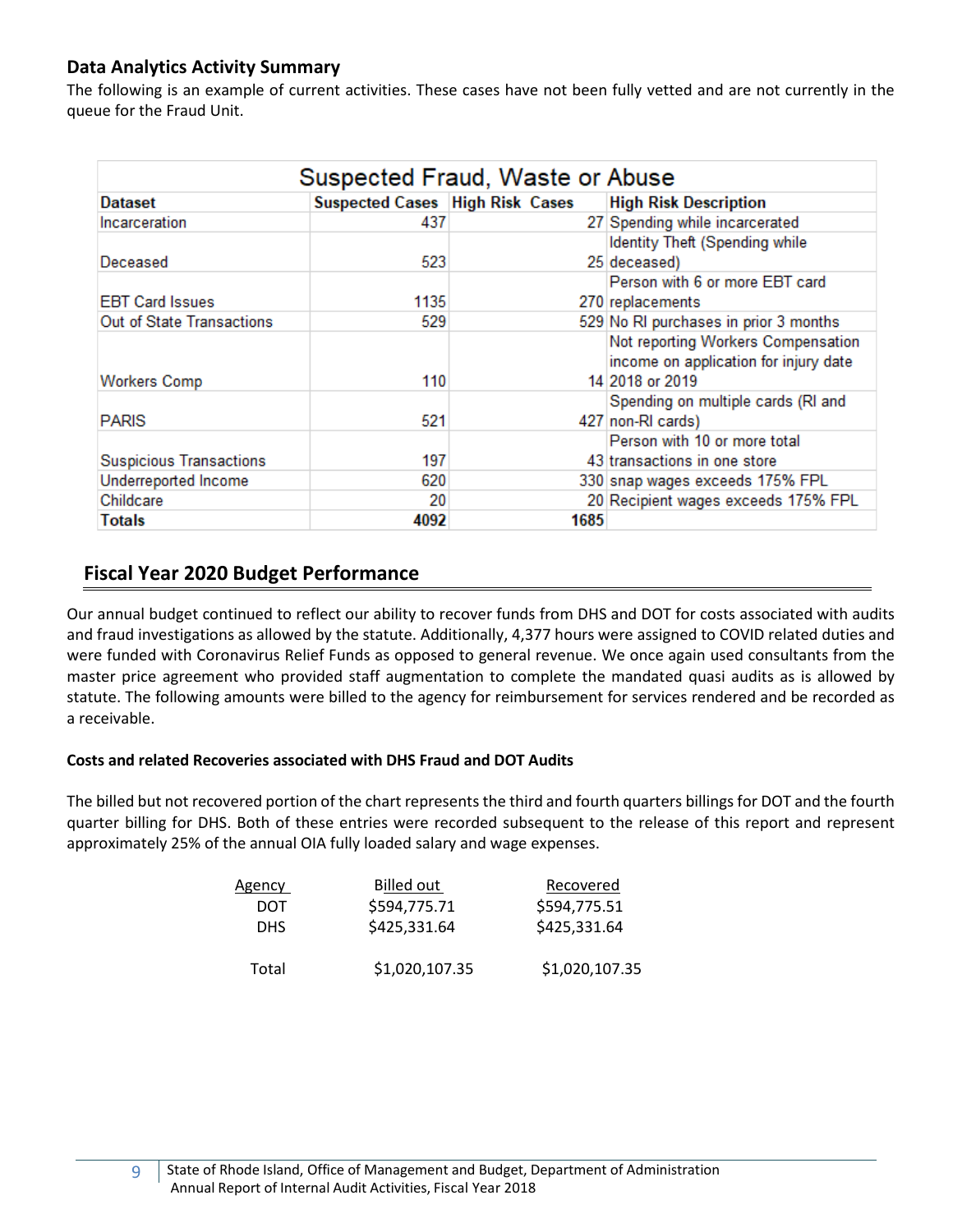# <span id="page-10-0"></span>**Operational/Business Development**

# Metropolitan Regional Career and Technical Center (The Met)

The Met should consistently validate the credentials of the paraprofessionals. Improve bid solicitation and advertisement to foster effective competition and obtain optimal value for expended funds. Ensure adequate supporting documentation is collected and approved for all disbursements from student funds. Develop and implement a policy which details allowable and unallowable expenses for student funds. Establish clear expectations for reconciliation process and provide training to staff with bank reconciliation responsibilities to ensure they possess knowledge and skills to timely and accurately complete month-end reconciliations, as well as, investigate and resolve discrepancies and reconciling items. Implement procedures for management review and attestation of completed reconciliations. Develop written policies and procedures to comply with RIGL governing unclaimed property. Work cooperatively with DCAMM to execute a lease agreement which details rights and responsibilities of utilizing state-owned real property.

# Department of Health- Center for Health Facilities Regulations (CHFR)

The CHFR's control environment was weak. The unit experienced a high turnover in management, and therefore, there was a lack of continuity in management style and strategic planning. The CHFR should ensure the timeliness of inspections and complaint investigations. This requires the CHFR to perform an analysis of resource needs to perform required state mandated inspections and investigations and prepare and implement a plan to deploy resources to comply with all state inspection laws and guidelines. The unit should develop a comprehensive inventory of inspection status. There is a need to refine performance metrics and conduct a risk analysis of discretionary tasks. The unit should improve its scheduling of staff. Management needs to streamline its business processes and evaluate efficacy of partnerships with other inspectors.

# Department of Labor and Training- Division of Workforce Regulation and Safety (WRS)

Weak control environment over the enforcement of administrative assessment fees required by law and the waiver of penalties. Insufficient control activities and antiquated technology contributed to the issues identified. To strengthen controls the WRS should determine an estimated cost and feasibility of a new system. Improve the process and accountability to assess or waive administrative fee or penalties. Assign, investigate, and track labor cases to improve due process. Improve quality assurance over complaint folders. Remit settlement checks timely. Update and improve written policies and standard operating procedures for the Labor Standards Unit. Perform required elevator and boiler inspections timely. Ensure boiler and pressure vessel inspectors are certified. Address elevator code deficiencies timely. Perform required number of unannounced annual inspections for hazardous substances under the Right to Know unit.

# **Financial Control**

# Department of Human Services- Veterans Home Representative Payee Account

Controls need improvement over the Veterans Home representative payee account. The Vets home should document authority to manage resident funds. Documentation over resident disbursements needs improvement. The Vets home should ensure adequate segregation of duties and implement reconciliation procedures. Further, the Vets home should improve controls over maintenance fee collection. Formal, documented policies and procedures should be developed, inclusive of the establishment and adherence to a policy regarding closing accounts.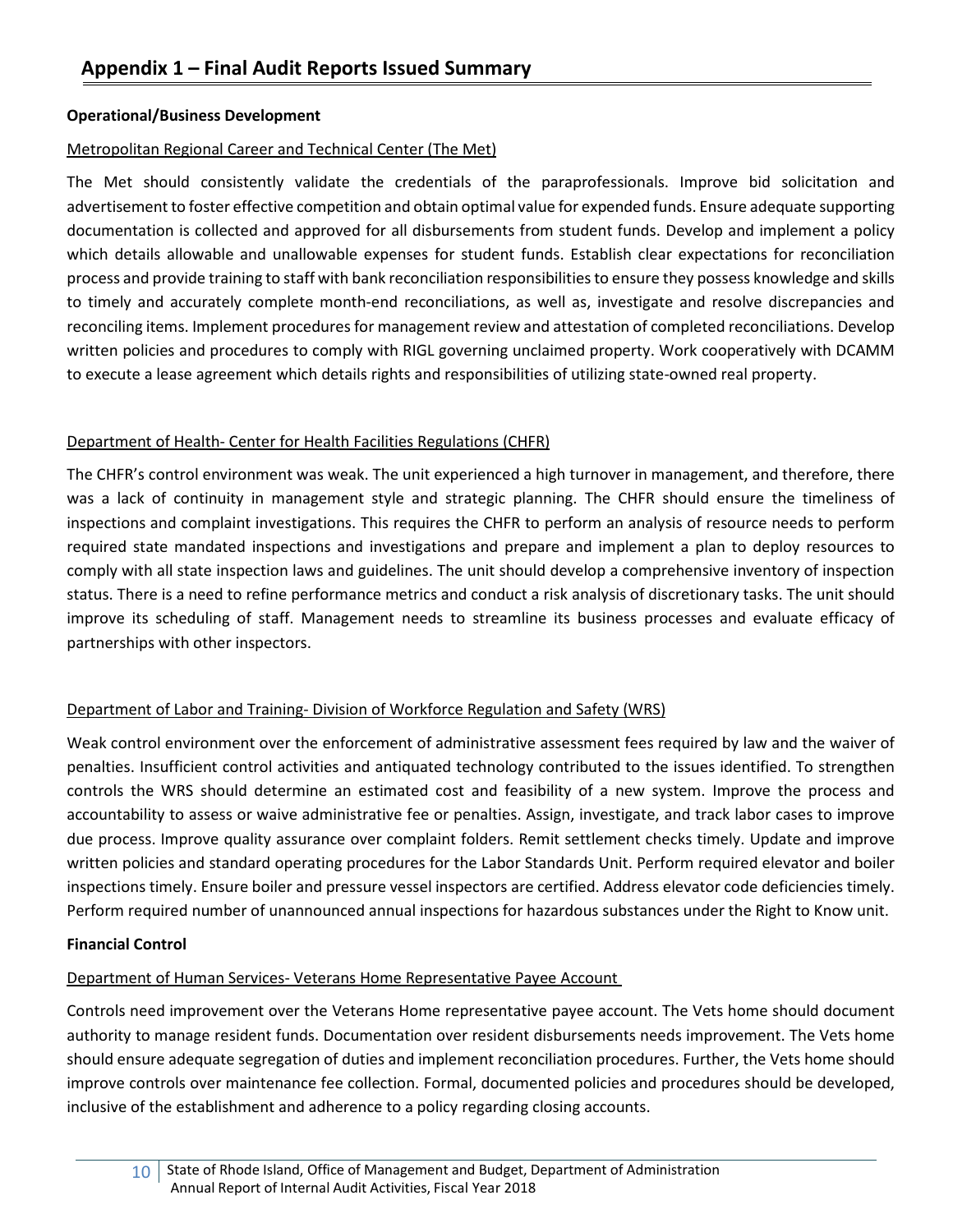#### **Compliance**

# Master Price Agreement 372- tree and shrub trimming removal

Recommendations pertinent to the review of this MPA usage across the Department of Administration, the Department of Transportation, the Department of Environmental Management, and the RI National Guard included: maintain adequate supporting documentation to substantiate the solicitation of quotes. Ensure purchase orders and payments are issued to contracted vendors. Adhere to contract terms, specifically including a cost breakout on invoices. Ensure purchase order is awarded prior to start of non-emergency work.

# Office of the Attorney General- Construction of Customer Service Center

To improve contract oversight, the AG should obtain and review required documentation from vendors to verify compliance with contract terms prior to final contract closeout and release of retainage.

#### **Legislative Mandate**

Department of Administration

- Financial Integrity and Accountability Report
- Quasi-Public entities (see below)

#### **Quasi-Public Audits**

# Rhode Island Small Business Loan Fund Corporation (SBLF)

The SBLF did not fully comply with all the requirements of the Quasi Transparency Act, specifically it did not provide documentation of identified performance measures, or support of a self-evaluation based on established measures. Further, the SBLF did not publish to its website all required information per RIGL §42-155-6. Management should ensure required loan eligibility documentation is maintained for all loans. The SBLF should review, update, and approve policy manual timely. Management should comply with its annual loan review requirements as defined.

# Rhode Island Industrial Facilities Corporation

The Agency did not fully comply with all the requirements of the Quasi Transparency Act, specifically it did not provide documentation of identified performance measures for its mission as required by the Act and there was no documentation to support a self-evaluation based on established measurements. Further, the RIIFC did not publish to its website all required information per RIGL §42-155-6. The OIA noted corrective action should be taken to ensure competitive pricing is obtained for each private placement bond. Management should develop a formal policy to govern bond issuance and monitoring processes.

# Rhode Island Industrial Recreational Building Authority

The Agency did not fully comply with all the requirements of the Quasi Transparency Act, specifically it did not provide documentation of identified performance measures for its mission as required by the Act and there was no documentation to support a self-evaluation based on established measurements. Further, the IRBA did not publish to its website all required information per RIGL §42-155-6. To strengthen controls the Authority should increase its monitoring of bond insurance premium payments.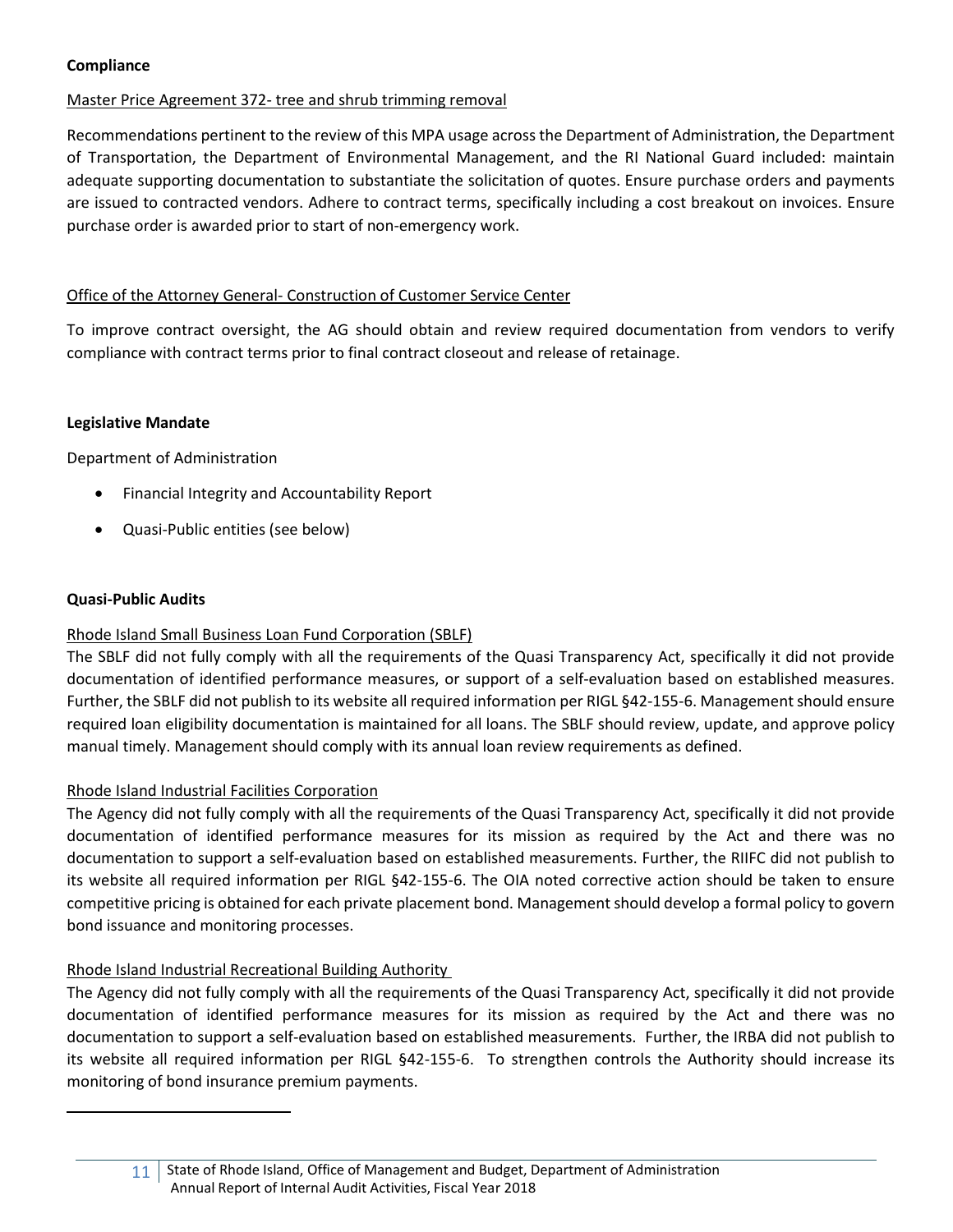#### Rhode Island Housing and Mortgage Finance Corporation

Agency complied with all Quasi Public Transparency Act requirements. The procedures performed to evaluate the multifamily risk share program did not reveal control weaknesses or issues that rise to the level of reportable.

#### Rhode Island Airport Corporation

Complied with all Quasi Public Transparency Act disclosures. Best practices were identified that could improve monitoring compliance with operational standards stipulated in the concessionaire contracts. The Corporation was performing at or above average for: enplanement numbers, concession and parking revenue and operating statistics, and general revenue statistics in comparison to other selected airports.

#### **Vendor Compliance Audits**

Indirect Cost Rate Reviews of 45 RIDOT vendors

#### Groden Center, Inc.

The Groden Center review revealed instances of noncompliance with contract terms, rules and regulations, as well as, questioned and unallowed costs. In total the report detail \$61,845.00 in questioned and disallowed costs, the disallowed cost were charges for entertainment and fund-raising expenses while the questioned costs were related to undocumented payroll expenses. Weaknesses in internal control were noted in the invoicing, licensing and reporting areas. Additionally, it was noted that the staffing was inadequate and not properly trained in some areas.

#### AECOM Technical Services, Inc.

AECOM should ensure that contracts are properly authorized by a contract addendum prior to performing work. Adhere to billing policies and procedures and invoice in accordance with contract terms. Ensure indirect cost rate adjustments are submitted timely to the RI Department of Transportation in accordance with contract terms and audit policy. Calculate the actual amount of indirect costs to be reimbursed to the RI Department of Transportation, submit corresponding adjustment invoices and refund or credit any overcharges. Review subconsultant invoices thoroughly to ensure accurate invoicing and compliance with contract terms prior to billing the State. Submit timely payments to subconsultants in accordance with contract terms and applicable regulations.